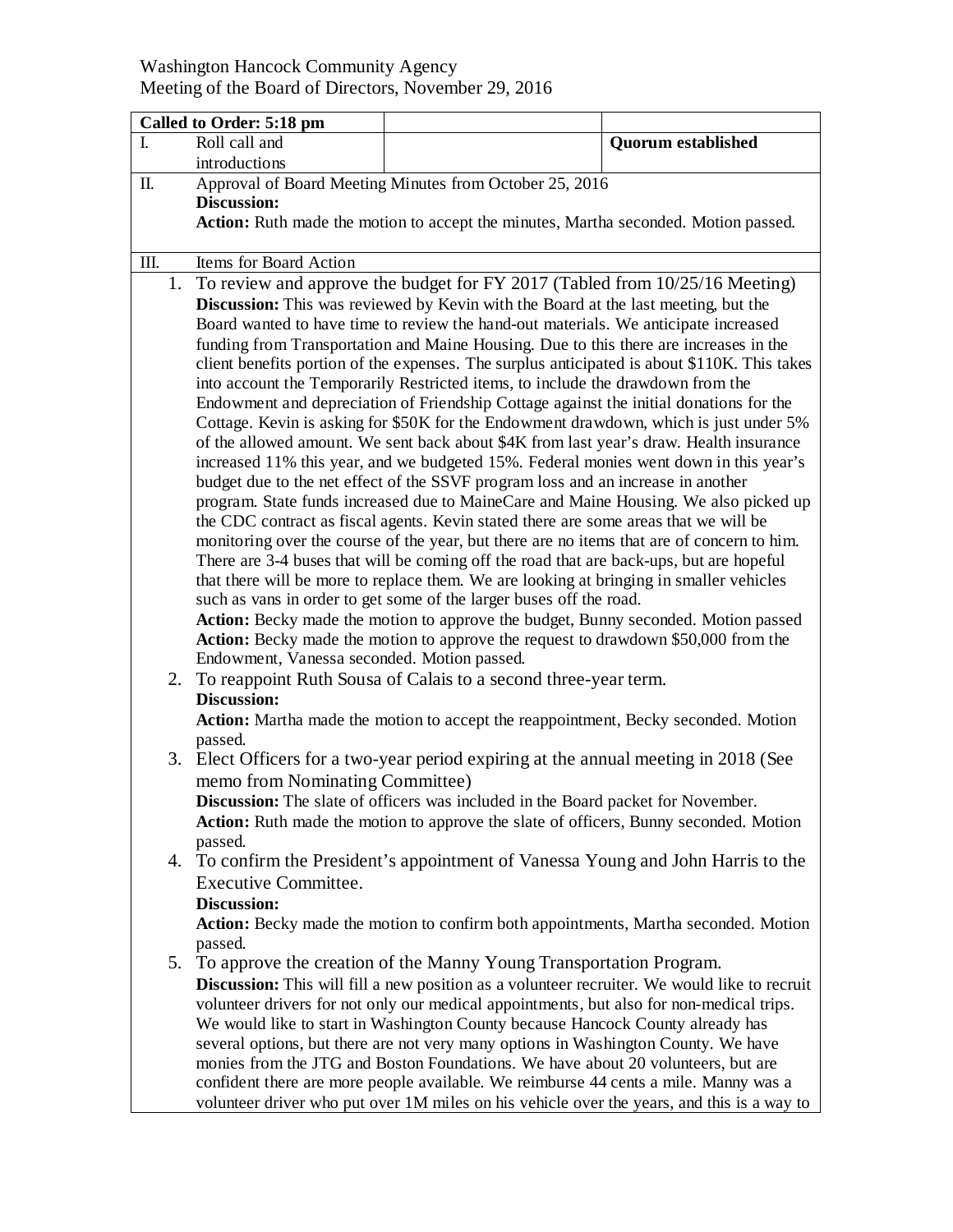| 6.  | honor him. The program should improve our capacity to provide rides in general. Part of<br>the position will include outreach and PR for the program. The position is included in the<br>budget that was just approved. Part of the record keeping will include background<br>checks, ensuring licenses are current, vehicle safety, and checking driving records. We<br>are tying this in with the Community Caring Collaborative, and Mark has spoken with<br>other partners in Washington County who are excited about the program.<br>Action: Ruth made the motion to approve the creation of the program starting in<br>Washington County with the goal of expanding to Hancock County, Bunny seconded.<br>Motion passed.<br>To approve a "Cash Out" policy for accumulated employee Paid Time Off (PTO).<br>Discussion: This is something that has been in the works for a while. We have several<br>employees who annually reach their total accumulation. The funds are available to pay<br>out as needed due to the accounting used for PTO. This is an opportunity for some people<br>to get another week's pay, and is a way to increase compensation. Liability is booked on<br>a quarterly basis. This is one that has been climbing. We have about \$160K in PTO to be<br>paid out on the books, and this will help get the Liability down to a more comfortable<br>level. The programs are charged as the PTO is earned. The Personnel Policies clearly<br>define PTO, and this would be added to the policy. The maximum amount that is allowed<br>on the books as of 9/30 each year is 440 hours. The minimum of 8 hours was suggested<br>by the E-Team. The timing in the policy was written to comply with the IRS rule of<br>constructive receipt. The policy does allow the Executive Director to work with special<br>considerations. PTO is earned at three tiers, depending on longevity. When someone<br>leaves we pay out whatever their balance is on the books.<br>Action: Becky made the motion to approve the policy, Ron seconded. Motion passed. |
|-----|----------------------------------------------------------------------------------------------------------------------------------------------------------------------------------------------------------------------------------------------------------------------------------------------------------------------------------------------------------------------------------------------------------------------------------------------------------------------------------------------------------------------------------------------------------------------------------------------------------------------------------------------------------------------------------------------------------------------------------------------------------------------------------------------------------------------------------------------------------------------------------------------------------------------------------------------------------------------------------------------------------------------------------------------------------------------------------------------------------------------------------------------------------------------------------------------------------------------------------------------------------------------------------------------------------------------------------------------------------------------------------------------------------------------------------------------------------------------------------------------------------------------------------------------------------------------------------------------------------------------------------------------------------------------------------------------------------------------------------------------------------------------------------------------------------------------------------------------------------------------------------------------------------------------------------------------------------------------------------------------------------------------------------------------------------------------------------|
| IV. | Reports                                                                                                                                                                                                                                                                                                                                                                                                                                                                                                                                                                                                                                                                                                                                                                                                                                                                                                                                                                                                                                                                                                                                                                                                                                                                                                                                                                                                                                                                                                                                                                                                                                                                                                                                                                                                                                                                                                                                                                                                                                                                          |
|     | 1. Family Advocacy and Nurse Bridging Programs - Ida Davis & Ashlei Guptill -                                                                                                                                                                                                                                                                                                                                                                                                                                                                                                                                                                                                                                                                                                                                                                                                                                                                                                                                                                                                                                                                                                                                                                                                                                                                                                                                                                                                                                                                                                                                                                                                                                                                                                                                                                                                                                                                                                                                                                                                    |
|     | Ashley is sick and will be on the agenda at another time. The FA program has<br>been going for a year. With Section 17 changes for eligibility for Case<br>Management, a lot of people have lost their case managers and Ida has been able<br>to fill in that gap. Ida travels across both counties to meet with people, which<br>opens up more opportunities for people who can't get services from other<br>agencies with mileage limitations. She has worked with 23 people this year, and<br>over 100 calls looking for resources that Ida was able to give. Several calls have<br>come in from elderly people who don't have case management. Without a certain<br>mental health diagnosis case management is not available, so this is a great<br>resource for people who may not be able to get the services they need. Referrals<br>come from other programs within the agency, and from other agencies such as<br>those at the CCC.<br>2. Development Committee – Betsy Fitzgerald – We have a very uncertain future<br>with the new Administration in Washington, DC, and there may be things we<br>have to advocate more enthusiastically for than we have had to in the past. Please<br>think about this and consider providing testimony. The Legislature has their own                                                                                                                                                                                                                                                                                                                                                                                                                                                                                                                                                                                                                                                                                                                                                                                             |
|     | time and agenda that doesn't always work well with people's schedules. We<br>would like to come up with statements that can be read by Board members at                                                                                                                                                                                                                                                                                                                                                                                                                                                                                                                                                                                                                                                                                                                                                                                                                                                                                                                                                                                                                                                                                                                                                                                                                                                                                                                                                                                                                                                                                                                                                                                                                                                                                                                                                                                                                                                                                                                          |
|     | hearings. Joe will look for opportunities for training in this area. There is a                                                                                                                                                                                                                                                                                                                                                                                                                                                                                                                                                                                                                                                                                                                                                                                                                                                                                                                                                                                                                                                                                                                                                                                                                                                                                                                                                                                                                                                                                                                                                                                                                                                                                                                                                                                                                                                                                                                                                                                                  |
|     | Legislative calendar put together by some of our member organizations so we<br>may have some advance notice. December Development Committee meeting                                                                                                                                                                                                                                                                                                                                                                                                                                                                                                                                                                                                                                                                                                                                                                                                                                                                                                                                                                                                                                                                                                                                                                                                                                                                                                                                                                                                                                                                                                                                                                                                                                                                                                                                                                                                                                                                                                                              |